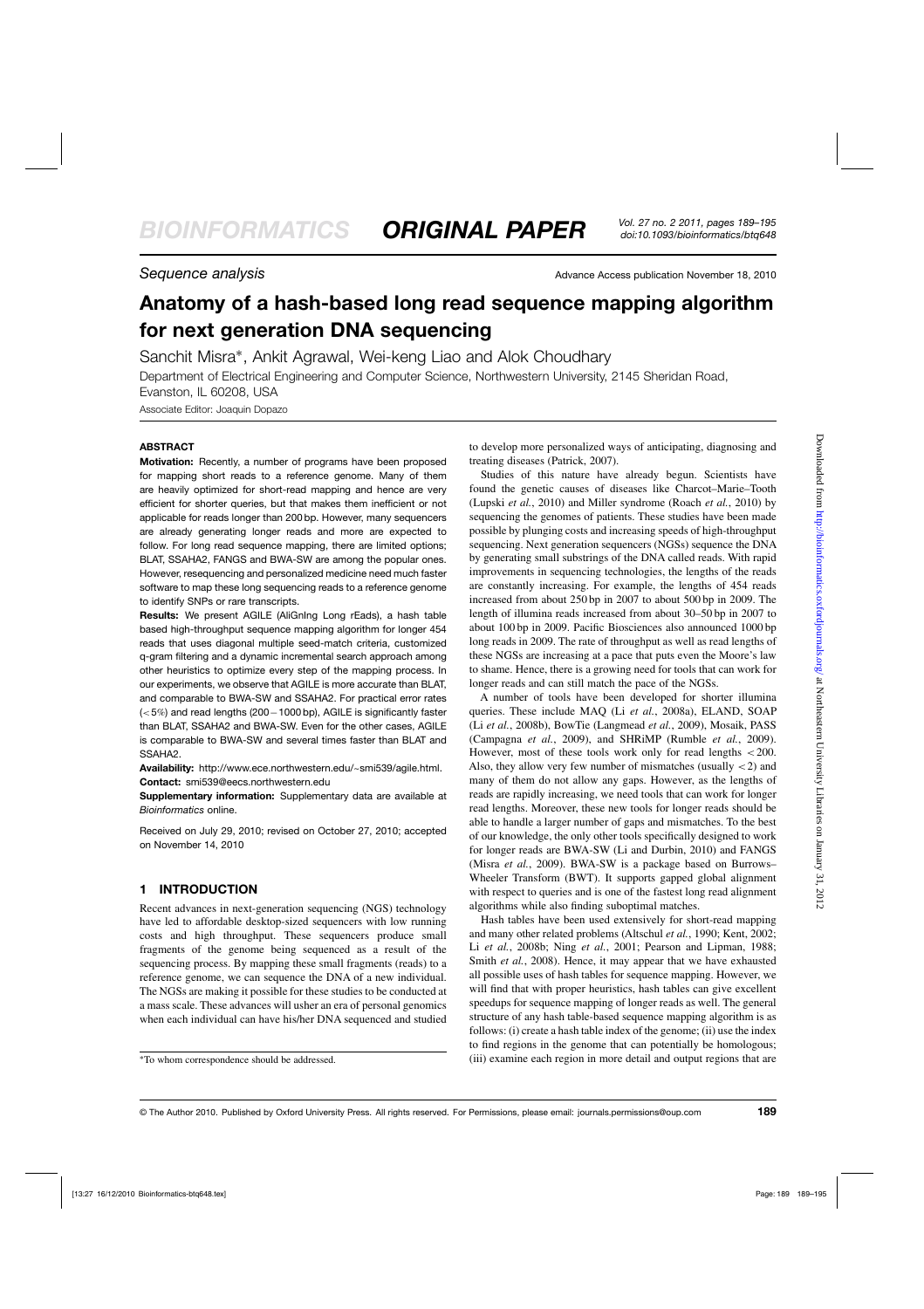indeed homologous. The execution time of existing hash table-based algorithms is dominated by stage (iii). The processing time of this stage is directly proportional to the number of regions found. FANGS is also a hash table-based tool. It uses q-gram filtering and pigeon hole principle to filter out many of the regions to rapidly map 454 reads with nearly 100% sensitivity. However, FANGS is inefficient for error rates greater than 1%. Using techniques in addition to the ones used by FANGS to quickly filter out regions that are not homologous will greatly reduce the time taken. We follow this path.

In this article, we will discuss five different techniques to filter out non-homologous regions and their adaptations to the highthroughput long read sequence mapping problem. Subsequently, we present AGILE—yet another hash table-based tool for sequence mapping—in which we have used these filtering techniques to optimize every step of the sequence mapping process.

#### **2 HIGH-THROUGHPUT SEQUENCE MAPPING**

In the context of NGS, sequence mapping problem involves searching for a small DNA sequence (read) in the reference genome allowing a small number of differences. The reference genome is obtained from an organism of the same species as the reads, implying a high level of similarity between the read and the reference genome. The small number of differences are allowed, to account for differences between individual organisms and sequencing errors.

Given a string *S* over a finite alphabet  $\Sigma$ , we use |*S*| to refer to the length of *S*, *S*[*i*] to denote the *i*-th character of *S* and *S*[*i*:*j*] to denote the substring of *S* which starts at position *i* and ends at position *j*. A *q-gram* of *S* is defined as a substring of *S* of length  $q > 0$ . A *q-hit* between two strings  $S_1$  and  $S_2$  is defined as the tuple  $(x, y)$  such that  $S_1[x : x + q - 1] = S_2[y : y + q - 1]$ . The *unit cost edit distance* (Levenshtein distance) (Rasmussen *et al.*, 2006) between two strings  $S_1$  and  $S_2$  is defined as the minimum number of substitutions, insertions and deletions required to convert  $S_1$  to  $S_2$ . We will use  $E(S_1, S_2)$  to refer to the *unit cost edit distance* between  $S_1$  and  $S_2$ . It can be calculated by using dynamic programming in  $O(|S_1||S_2|)$  time (Needleman and Wunsch, 1970; Smith and Waterman, 1981). For a string *S*, we will refer to the natural decimal representation of *S* over  $\Sigma$  as  $D(S, \Sigma)$ . For example, for  $\Sigma = \{A, C, G, T\}$ , the nucleotides  $A, C, G, T$  can be mapped to the numbers 0,1,2,3, respectively. Therefore:

$$
D(S, \{A, C, G, T\}) = \sum_{i=0}^{|S|-1} 4^{i} f(S[i]),
$$

where  $f(A) = 0, f(C) = 1, f(G) = 2, f(T) = 3.$ 

This brings us to the formal definition of the sequence mapping problem. We can represent every genomic sequence as a string over the alphabet  $\Sigma = \{A, C, G, T\}$ . Given a genomic database *G* of subject sequences  ${S_1, S_2, \dots, S_l}$ , a query sequence (read) *Q* of length  $|Q|$ , the genome sequencing problem is to find the substring  $\alpha$  of *G* that has the minimum value of  $E(\alpha, Q)$  for all  $\alpha$ . This problem can be reduced to finding the best match  $\alpha$  for a query such that  $E(\alpha, Q)$  is less than a certain bound. We can keep on increasing the bound till we find a match. Moreover, for a given sequencing error rate, larger reads tend to have more differences in the alignment as compared with shorter reads. Hence, having an absolute bound on the number of differences in an alignment is inappropriate as the length of the reads can vary. The bound should be a fraction of the read length. Hence, we define the  $\epsilon$ -match sequence mapping problem:

Given a genomic database *G* of subject sequences  $\{S_1, S_2, ..., S_l\}$ , a query sequence (read) *Q* of length  $|Q|$  and an error rate  $\epsilon$  find the substring  $\alpha$  of *G*, such that  $E(\alpha, Q)$  is minimum and  $E(\alpha, Q) \leq \epsilon |Q|$ .

#### **3 ALGORITHM**

Most sequence mapping algorithms divide the problem into two stages: search stage and alignment stage. The search stage finds regions in the

**Table 1.** The value of threshold *T* for different values of error rate  $\epsilon$  and read length  $(a=16)$ 

| 200 | 500 | 1000                        | 10 000 |
|-----|-----|-----------------------------|--------|
|     |     |                             |        |
|     |     |                             |        |
|     |     | $\mathcal{D}_{\mathcal{L}}$ | っ      |
| 0   |     |                             |        |
| 0   |     | $\mathbf{\Omega}$           |        |
| C   |     |                             |        |
|     |     |                             |        |

genome that can potentially be homologous to the read. The alignment stage verifies these regions to check if they are indeed homologous. The alignment stage is usually more computationally intensive than the search stage and the time taken is directly proportional to the number of regions found in the search stage. Hence, the best strategy to a fast sequence mapping algorithm is to filter out as many candidate regions as possible before the alignment stage. Various programs try to achieve this with the use of welldesigned filters for the specific problem ranges. In this section, we describe the AGILE algorithm that can achieve such filtering for a wide range of read lengths and error rates through a number of carefully designed filters. Some of these filters are generic and work for the entire range of read lengths and error rates, while others cater to a specific subset. However, combining these filters can achieve faster speeds over a wide range.

We start by dividing the genome into non-overlapping *q-grams* and storing the locations of the *q-grams* in a *q-gram index* (hash table). Using the *q-gram index*, we find the list of *q-hits* between the read and the genome. Each *q-hit* can be extended on either side to create a candidate region. Regions with a large overlap with each other represent the same alignment and hence can be merged together. This gives us a very large number of regions. In the following subsections, we describe the filtering techniques used in AGILE that we apply to these regions.

#### **3.1 Contiguous perfect matches**

Two strings of length *m* with *n* differences share a common (exactly matching) substring of length at least  $\frac{m}{n+1}$  (Pevzner and Waterman, 1995). FANGS adapted the above formula to note that—given a read *Q* and genome *G*, if a substring  $\alpha$  of *G* is such that  $E(Q, \alpha) \leq \epsilon |Q|$ , then *Q* and  $\alpha$  have a perfectly matching substring of length *T q-grams*, where *T* is given by:

$$
T = \lfloor \frac{\lfloor \frac{|Q|}{\epsilon |Q| + 1} \rfloor - (q - 1)}{q} \rfloor
$$

where *q* is the length of the *q-grams*. Therefore, we only consider regions in the genome that have a common substring of length *T q-grams* with the read. This filtering criteria significantly reduces the search space for finding homologous regions. However, as Table 1 demonstrates, the value of *T* quickly becomes zero beyond a certain percentage of errors. Hence this filtering scheme does not help much if we consider a larger error rate.

#### **3.2 Multiple perfect matches**

Kent (2002) had discussed the possibility of using multiple perfect matches as a filter. Each q-hit is a perfect match. The matches need not be contiguous. Let  $q = 16$ . Consider, for example, two q-hits—one starts at position 20 in the read and position 10020 in the genome and second starting at position 52 in the read and position 10052 in the genome. Since there is equal gap between the *q-hits* in the read as well as the genome, they can easily be part of one alignment. Notice that 'genome-position'−'read-position'=10000 for both the reads. This value is called the diagonal. We can filter out a large number of regions by keeping a minimum cutoff on the number of q-hits with equal or slightly different diagonal.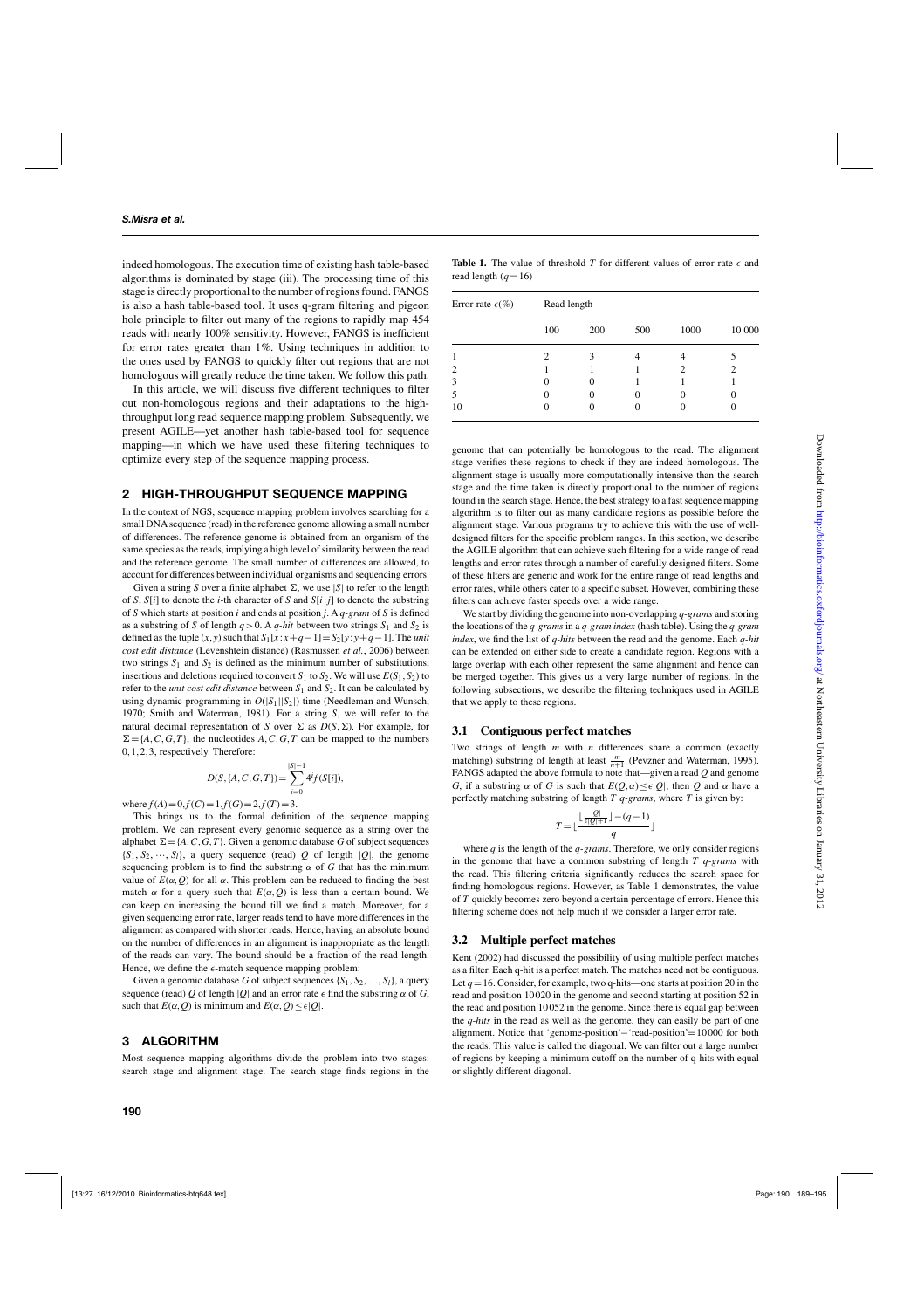| Read length $\rightarrow$                               | 10 000 |        |       |      | 1000           |              |    | 500            |     |                | <b>200</b> |                |          |          |          |      |
|---------------------------------------------------------|--------|--------|-------|------|----------------|--------------|----|----------------|-----|----------------|------------|----------------|----------|----------|----------|------|
| Similarity (%) $\downarrow$ Sensitivity $\rightarrow$ 1 |        | 0.9999 | 0.999 | 0.99 |                | 0.9999 0.999 |    | $0.99 \quad 1$ |     | 0.9999         | 0.999      | $0.99 \quad 1$ |          | 0.9999   | 0.999    | 0.99 |
| 90                                                      | 71     | 81     | 87    | 94   | $\overline{0}$ | -2           | 3  | 5              | - 0 | $\overline{0}$ | $\theta$   |                | $\Omega$ | 0        | $\theta$ |      |
| 95                                                      | 215    | 229    | 237   | 246  | 9              | 13           | 16 | 18             | 2   | -4             | 5          |                | $\Omega$ | $\Omega$ |          |      |
| 97                                                      | 324    | 338    | 346   | 355  | 19             | 24           | 26 | 29             | -6  | - 9            | 11         | 13             | $\Omega$ |          |          |      |

Table 2. The highest value of minimum number of perfect matches to get a particular sensitivity for different values of read lengths and sequence similarity

The first column lists the sequence similarity *M*. In each subsequent column, we report the maximum value of *N* for the given read length such that *P<sup>N</sup>* > sensitivity.

Let *M* be the sequence similarity between the read and the corresponding homologous region in the genome. Assuming that each letter is independent of the previous letter, the probability that a specific *q-gram* in the read matches a *q-gram* in a homologous region in the genome is given by:

$$
p_1 = M^q
$$

The match of the read in the genome will be of the same length as the read. Number of non-overlapping *q-grams* in the homologous region is given by:

$$
K = \lfloor |Q|/q \rfloor
$$

The probability that there are exactly  $n$  matches in the homologous region is:

$$
P_n = \binom{K}{n} p_1^{n} (1 - p_1)^{K - n}
$$

and the probability that there are *N* or more matches is the sum:

$$
P^N = P_N + P_{N+1} + \dots + P_K
$$

James Kent discussed the idea of using two perfect matches as a filtering criteria as opposed to here we use a larger number of perfect matches for the same. Table 2 displays the values of *N* that can be used for different values of sequence similarity and read lengths.

#### **3.3 Ignore q-grams with high frequency**

In both the optimizations above, we are applying theoretical constraints to the *q-hits* between reads and genome in order to filter out unwanted regions. However, some *q-grams* appear much more frequently than many others. As a result, we get a very large number of *q-hits* for some reads. Moreover, if a particular *q-gram* appears very frequently in the genome, then it will produce a lot of matches at undesired places wasting time in processing them. A less frequent *q-gram* is much more useful in pinpointing a match. Hence, our heuristic ignores all *q-grams* with frequency more than a certain cutoff frequency  $F$  to save time. To ensure that the contiguous perfect match criteria still works, we give a wildcard to all *q-grams* with frequency greater than *F* as done in FANGS. In principle, we need to reduce the values of *N* so that we are still able to find all the homologous regions. A theoretical model may not be accurate unless we take into account the exact probability of each *q-gram*, which makes the model very complex. Hence, we decided to do empirical analysis using synthetic queries for which the correct answers are already known. Table 3 shows results of such experiments for read length 1000. Clearly, for a fixed value of *N*, higher value of *F* should result in more regions to process in the alignment stage and more correctly mapped regions. For example, for  $N = 1$ , even  $F = 4$  passes 3567070 regions to the alignment stage. While with  $N = 2$  and  $F = 17$ , AGILE correctly maps more reads and filters out more regions. For  $N = 1$ , if *F* is reduced, that will further reduce correctly mapped regions. On the other hand, if *F* is increased, that will increase the time taken. Comparing  $N = 2$  case with  $N = 3$  case, even with  $F = 64$ ,  $N = 3$  case correctly maps less number of reads but costs more time. Hence for a read length of 1000 and error rate of 10%,  $N = 2$  works the best. With  $N = 2$  and  $F = 17$ , AGILE correctly maps 99.8% of the queries. As compared to  $F = 17$ ,  $F = 29$  takes 130 extra seconds to increase the number of

**Table 3.** Experiments to find the most appropriate values of *F* and *N* so as to maximize the number of reads correctly mapped and minimize the number of regions sent to the alignment stage (hence minimize the time taken)

| F  | N              |      |         | Correctly mapped Number of regions Time taken (CPU in s) |
|----|----------------|------|---------|----------------------------------------------------------|
| 4  | 1              | 9978 | 3567070 | 1790.73                                                  |
| 16 | 2              | 9979 | 140453  | 166.39                                                   |
| 17 | $\overline{c}$ | 9980 | 150242  | 176.28                                                   |
| 18 | 2              | 9980 | 159895  | 185.91                                                   |
| 19 | 2              | 9980 | 170223  | 196.15                                                   |
| 20 | 2              | 9981 | 180430  | 206.27                                                   |
| 28 | 2              | 9981 | 266621  | 294.38                                                   |
| 29 | 2              | 9982 | 279457  | 307.4                                                    |
| 32 | 3              | 9969 | 102282  | 171.42                                                   |
| 64 | $\mathcal{F}$  | 9974 | 239962  | 391.9                                                    |

Of total, 10000 reads of length 1000 were synthetically generated by sampling the human genome. We introduced errors in the reads using an error rate of 10%. For a read length of 1000 and error rate of 10%,  $N = 2$  and  $F = 17$  work the best. The genome used is human genome.

correctly mapped reads by just 2. Hence, there is a trade-off between the time taken and the number of correctly mapped queries. In this particular case,  $N=2$  and  $F=17$  seems a relatively better choice. Using similar analysis, for a read length of 10000 and error rate of 10%,  $N = 32$  and  $F = 4$  turns out to be a good choice. This filtering criteria works very well for large read lengths.

#### **3.4 Customized q-gram filtering**

Another filter that we have applied in AGILE is keeping a minimum cutoff on the number of q-hits between the read and the region. This is called q-gram filtering. To estimate the effect of q-gram filtering, we conducted experiments with synthetic reads. For each read, we calculated the number of *q-hits* in each region and also whether the region is actually homologous or not. As shown in Figures 1 and 2, homologous regions tend to have larger number of *q-hits* while non-homologous regions tend to have smaller number of qhits. Hence, with a carefully chosen cutoff on the number of *q-hits*, we can filter out non-homologous regions. However, some queries can have more frequently appearing *q-grams* than others. In that case, those queries with more frequently appearing *q-grams* can have many hits in each region. On the other hand, queries with less frequent *q-grams* can have only a few hits even in a homologous region. Hence, a generic cutoff is not appropriate. In AGILE, we dynamically choose the cutoff for each read. For each read, we find the maximum of the number of *q-hits* in all regions, say *C*. We keep the cutoff as a fraction *f* of *C*. Hence, if a region has  $\geq fC$  q-hits, only then it is processed further. The best value of *f* can filter out the maximum number of non-homologous regions while keeping the number of correctly mapped reads the same. As an example, Table 4 demonstrates the effect of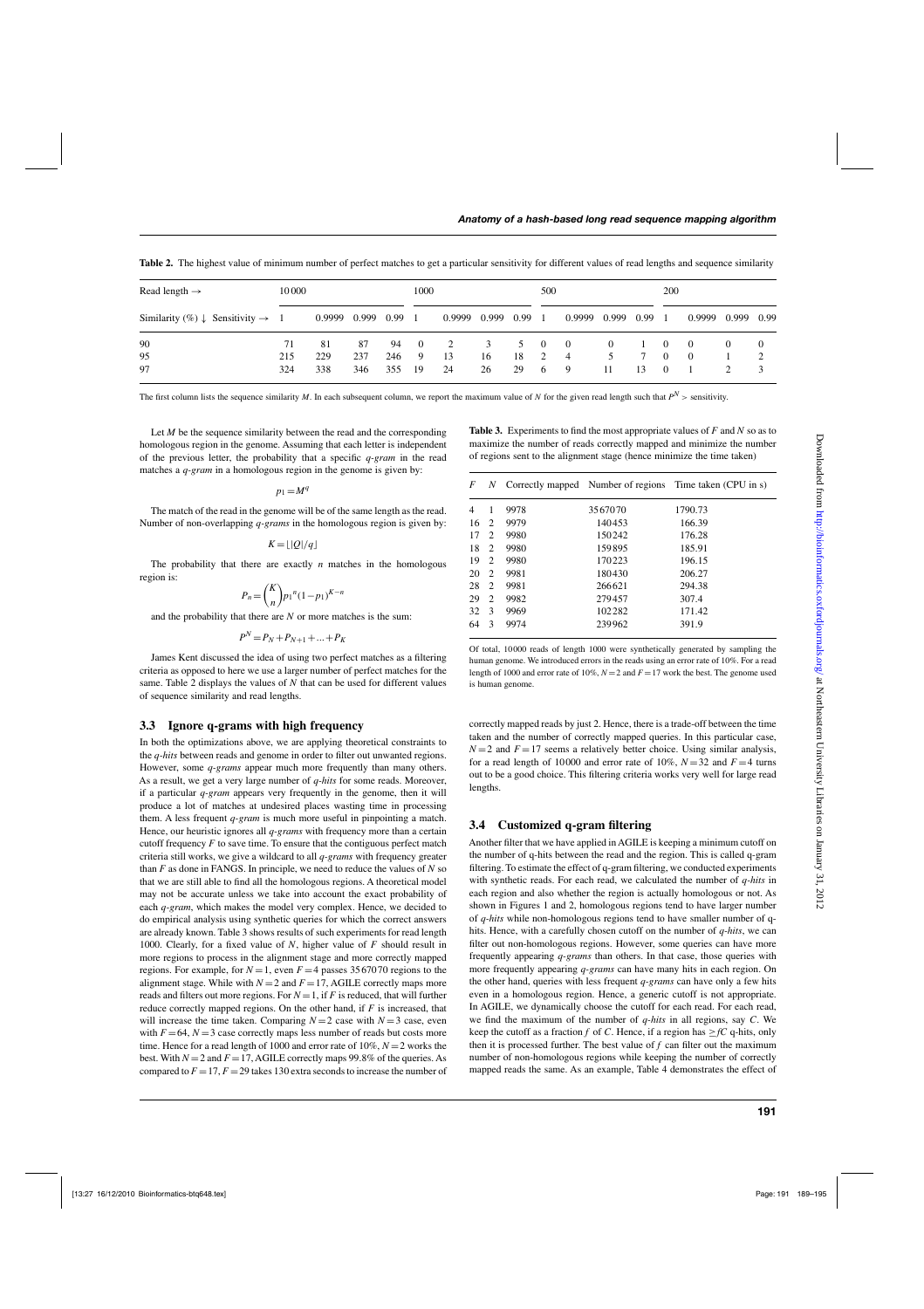

**Fig. 1.** Histogram of the number of regions that are homologous and number of q-hits they share with the reads. This demonstrates that the homologous regions have larger number of q-hits.



**Fig. 2.** Histogram of the number of regions that are not homologous and number of q-hits they share with the reads. This demonstrates that the nonhomologous regions have smaller number of q-hits.

using various values of *f* for read length 1000. In this case, the best value of *f* is 0.5.

#### **3.5 Selecting the error rate**

All the above optimizations assume that we already know  $\epsilon$ , to filter out the regions. However, the percentage error of a particular read cannot be known in advance. Reads from different sources can have varying error percentages. Even reads from the same source can have variations in error. To account for this, we apply the following heuristics.

For each query, we start with a small value of  $\epsilon$ , say 3%. We keep increasing the value until we find a match. There are various ways in which the value can be increased. We can increase by 1% each time (e.g. 3, 4, 5, etc.), or by a larger constant interval (e.g. 3, 8, 13, 18, etc.), we can increase the value of the increment by one each time (e.g. 3, 4, 6, 9, 13, etc.), we can double the value of increment each time (e.g. 3, 4, 6, 10, 18, etc.). Through our experiments, we found that doubling the value of increment each time (exponential increment) works faster than the other strategies mentioned above.

Choosing an appropriate starting value of  $\epsilon$  is extremely crucial for the above step and depends on the error distribution of the reads. If the errors in the reads are distributed in a very small band on the lower side of the spectrum, choosing a higher initial value of  $\epsilon$  will lead to a lot of extra time wasted in unnecessary processing. On the other hand, if the errors in the reads are distributed over a very small band on the higher side of the spectrum, choosing a smaller initial value of  $\epsilon$  will mean that we will not find any match for the initial few values of  $\epsilon$ . Hence, we will waste time in unnecessary and unfruitful processing. In order to 'guess' a good initial value of *n* to start with, we dynamically adjust the  $\epsilon$  by learning from the

|               |            | # Regions # Regions processed # Correctly mapped Time taken (s) |      |        |
|---------------|------------|-----------------------------------------------------------------|------|--------|
| $\Omega$      | 180430     | 180430                                                          | 9981 | 206.27 |
| 0.1           | 180430     | 160168                                                          | 9981 | 193.26 |
| 0.2           | 180430     | 110497                                                          | 9981 | 152.44 |
| 0.3           | 180430     | 90342                                                           | 9981 | 133.81 |
|               | 0.4 180430 | 79593                                                           | 9981 | 122.13 |
|               | 0.5 180430 | 69008                                                           | 9981 | 111.45 |
| $0.6^{\circ}$ | 180430     | 52900                                                           | 9979 | 96.16  |
| 0.7           | 180430     | 32728                                                           | 9975 | 77.46  |
| 0.8           | 180430     | 29490                                                           | 9967 | 73.92  |
| 0.9           | 180430     | 28089                                                           | 9957 | 72.21  |
|               | 180430     | 27647                                                           | 9938 | 71.46  |
|               |            |                                                                 |      |        |

# Regions is the number of regions passed as a result of the previous filters. # Regions processed is the number of regions with number of  $q$ -hits  $\geq$  for that read. Hence, these are the number of regions processed by the alignment stage. The genome used is human genome. 10000 reads of length 1000 were synthetically generated by sampling the human genome. We introduced errors in the reads using an error rate of 10%. Clearly,  $f = 0.5$  works best for this case.



**Fig. 3.** AGILE workflow.

previous queries. We take the average of the edit distance per unit length of all the previous queries as the initial value of  $\epsilon$  for the next query.

### **4 AGILE IMPLEMENTATION**

Our implementation takes as input the genome FASTA file and a query FASTA file. The query file typically contains a batch of many queries. In the output, we report locations in the genome where the full length of the read matches along with mapping quality and score of the match.

The high level workflow of AGILE is depicted in Figure 3. AGILE uses the fact that 454 sequencers have a very small error rate (Rothberg and Leamon, 2008). Hence, we divide the problem of finding the best match  $\alpha$  of a read | $Q$ | that minimizes  $E(\alpha, Q)$  into multiple problems, allowing different values of edit distance. Each such problem is now of the form—find a substring  $\alpha$ of *G* such that  $E(\alpha, Q) < \epsilon |Q|$ . We start with allowing a small value of  $\epsilon$ . If we find a match, we output that match and move to the next read. If we do not find a match, we increase the value of  $\epsilon$  and try again.

AGILE uses a *q-gram index* of the genome to map queries. We process the input reads one by one. Since the read can be from any strand of the DNA, AGILE processes both the read and reverse complement of the read to search for matches. For any sequence, we start by identifying the regions in the reference genome that can potentially be homologous to the read. In the next step, we filter out many of the regions using the heuristics discussed in the previous section. Each homologous region in the filtered list is further processed by using dynamic programming by creating the edit distance matrix to check if the region actually has an edit distance  $\leq \epsilon |Q|$ .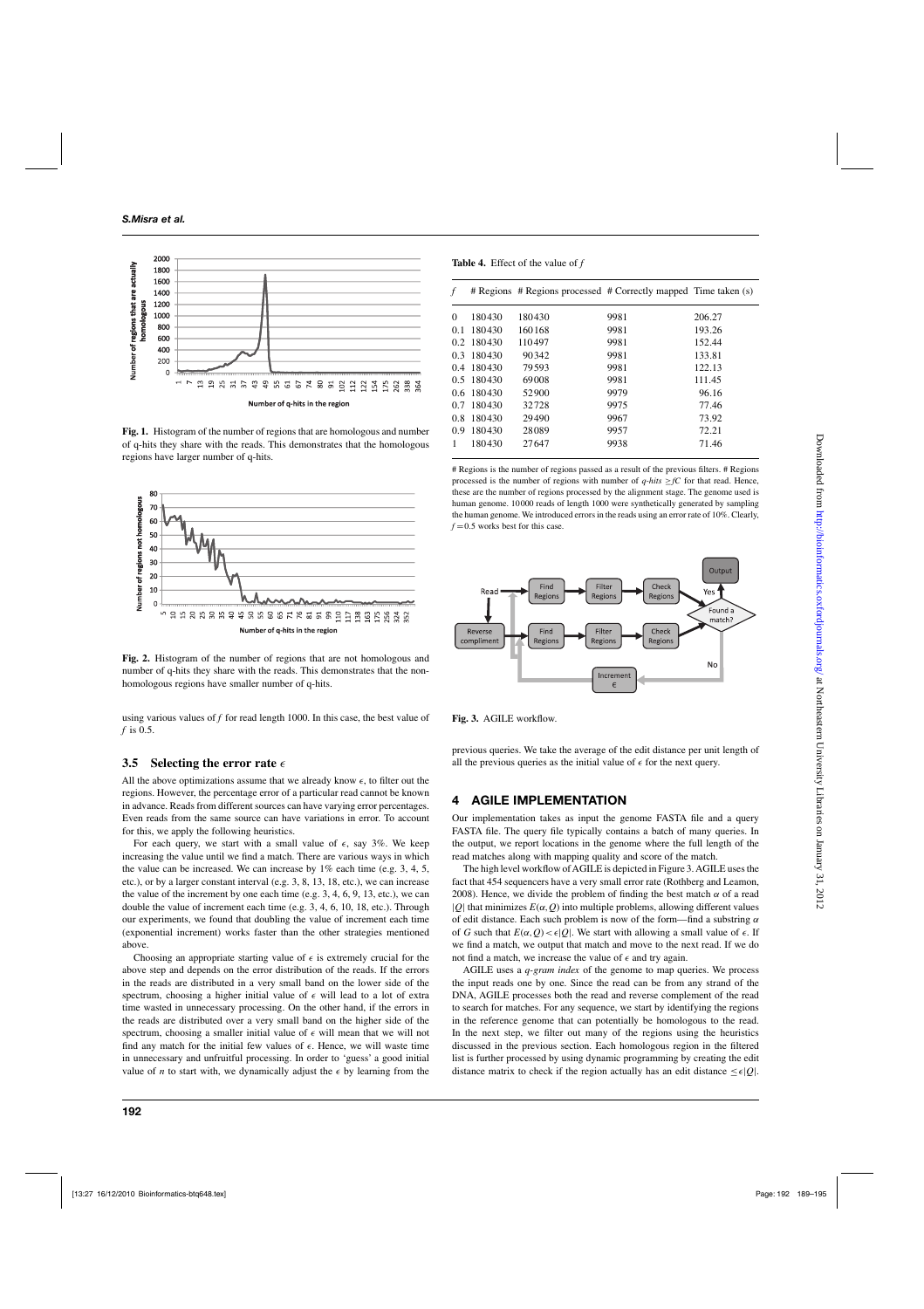| Ouery<br>length | % similarity | Without pruning |                     | With pruning  |                     |  |
|-----------------|--------------|-----------------|---------------------|---------------|---------------------|--|
|                 |              | Time<br>taken   | Correctly<br>mapped | Time<br>taken | Correctly<br>mapped |  |
| 1000            | 98           | 137.01          | 9975                | 77.89         | 9975                |  |
| 1000            | 95           | 160.64          | 9982                | 92.84         | 9982                |  |
| 1000            | 90           | 164.52          | 9981                | 111.45        | 9981                |  |
| 10000           | 98           | 175.42          | 1000                | 144.58        | 1000                |  |
| 10000           | 95           | 205.77          | 999                 | 188.1         | 999                 |  |
| 10000           | 90           | 285.47          | 1000                | 270.57        | 1000                |  |

Since the edit distance is bounded by  $\epsilon |Q|$ , we only need to calculate a diagonal band of width  $2\epsilon|Q|+1$  of the matrix. If at any stage, all paths in the edit distance matrix have an edit distance of more than  $\epsilon |O|$ , we stop further processing and discard the region. This pruning policy greatly reduces the time taken by the algorithm as many regions are discarded after the first few rows are processed. Table 5 demonstrates the speed benefit obtained by this optimization.

We have run extensive experiments in order to find the most efficient parameter values for different read lengths and  $\epsilon$  values. Based on these experiments, for each query we automatically set the optimal values of these parameters. Also, as explained in Section 3.5, we dynamically select the most appropriate starting values of  $\epsilon$  and increment  $\epsilon$  until we find a match. Automatic selection of parameter values makes it easier for users to use the program as they do not need to worry about deciding the appropriate parameter settings. In addition, having tailored values of parameter settings for different scenarios makes it possible to run real queries that can be of varied lengths and error rates.

#### **5 RESULTS**

#### **5.1 Mapping quality calculation**

The concept of mapping quality was coined by Li *et al.* (2008a) to estimate the probability that the read sequence has been mapped at the correct place or not. Li and Durbin (2010) approximated the mapping quality as  $250(S_1 - S_2)/S_1$ , where  $S_1$  is the score of the best alignment and  $S_2$  is the score of the second best alignment. We adopt the same approach in our experiments for calculating the mapping quality.

#### **5.2 Results on synthetic data**

To create synthetic queries, we used WGSIM script provided in the SAMTOOLS package. The script was modified to adapt to 454 data. We created reads of a total of 10 million bp of different read lengths. For each read length, we introduced 2, 5 and 10% errors. Of total, 20% of the errors were indels. We aligned these simulated reads to the human genome hg19 using AGILE, BWA-SW, BLAT (option -fastMap), SSAHA2 (option -454), Mosaik and PASS. Since these are synthetic reads, we know their coordinates in the genome. Hence, we compared the aligned coordinates to the known coordinates to calculate the alignment error. SSAHA2, BWA-SW and AGILE report mapping quality. However, in the cases when a tool is unable to pick the best and second best alignments, the corresponding mapping quality will be incorrect. Hence, comparing mapping quality values reported by different tools may be invalid

as some tools might find a larger number of second best alignments than others. To solve this problem, we calculate mapping quality for each tool using alignments reported by all the tools. For each tool, let  $S_1$  be the score of the best alignment  $\alpha$  found by that tool. We take  $S_2$  as the score of the best alignment (other than  $\alpha$ ) found by any tool. We compute the mapping quality using  $S_1$  and  $S_2$  in the similar manner as described in Section 5.1. For our evaluation, we ran all the experiments on Intel Xeon quad core E5430 2.66 GHz processor with  $2 \times 6$  MB cache and 32 GB RAM running a Linuxbased operating system. Each tool was run in single-threaded mode.

Table 6 shows the CPU time, percentage of confidently (mapping quality >20) aligned reads and percentage of reads incorrectly aligned for AGILE (version 0.3.0), BWA-SW (version 0.5.7), BLAT (version 34) and SSAHA2 (version 2.5.1) for different values of read length and sequencing error rates. We have reported the comparison of AGILE against Mosaik and PASS in the Supplementary Table SI. We used the default command line options for each program unless necessary otherwise. Carefully selected command line options might yield better results.

*5.2.1 AGILE vs BWA-SW* It is observed from Table 6 that AGILE is more accurate than BWA-SW especially for reads with shorter lengths and more error rates. However, AGILE is also slower than BWA-SW for the same case—reads with shorter lengths and more error rates. For smaller error rates, AGILE is significantly faster than BWA-SW (upto 5 times faster). AGILE is most efficient for read lengths of about 1000. With the rate at which the 454 read lengths are increasing, 1000 bp reads will soon be the norm.

*5.2.2 AGILE vs BLAT* From Table 6, it is clear that AGILE is significantly faster (upto 30 times faster) than BLAT while still being much more accurate in most cases; most importantly, the cases with larger error rates. Even in cases where AGILE is less accurate than BLAT, it is not much worse. BLAT's lack of accuracy is also due to the '-fastMap' option. However, with default parameters BLAT is more than an order of magnitude slower than with '-fastMap'option.

*5.2.3 AGILE vs SSAHA2* AGILE is several times faster than SSAHA2 on all inputs. Also, AGILE is either comparable or more accurate than SSAHA2 for all inputs apart from the case when the read length is 100 and the error rate is 2%. SSAHA2 does not work well for 10 kb reads as it is not designed for such read lengths and thus could not be tested on them.

*5.2.4 Memory comparison* As far as memory usage is concerned, for mapping reads against human genome, BLAT and BWA-SW use about 4 GB memory. The peak memory requirement of SSAHA2 is about 5.6 GB. For AGILE, the *q-gram index* requires about 3.5 GB memory and the genome itself requires about 3 GB memory. Memory required by each query is insignificant with respect to them.

#### **5.3 Results on real data**

It is difficult to evaluate on real data because of the lack of ground truth. However, if two algorithms output the same alignment for a read, it is most likely correct. If two aligners X and Y output different alignments for a read, if X and Y both report low mapping quality, then the alignment is ambiguous and it does not matter which one is wrong. If X reports high mapping quality for a read and X alignment score is worse than or slightly better than Y, X mapping quality is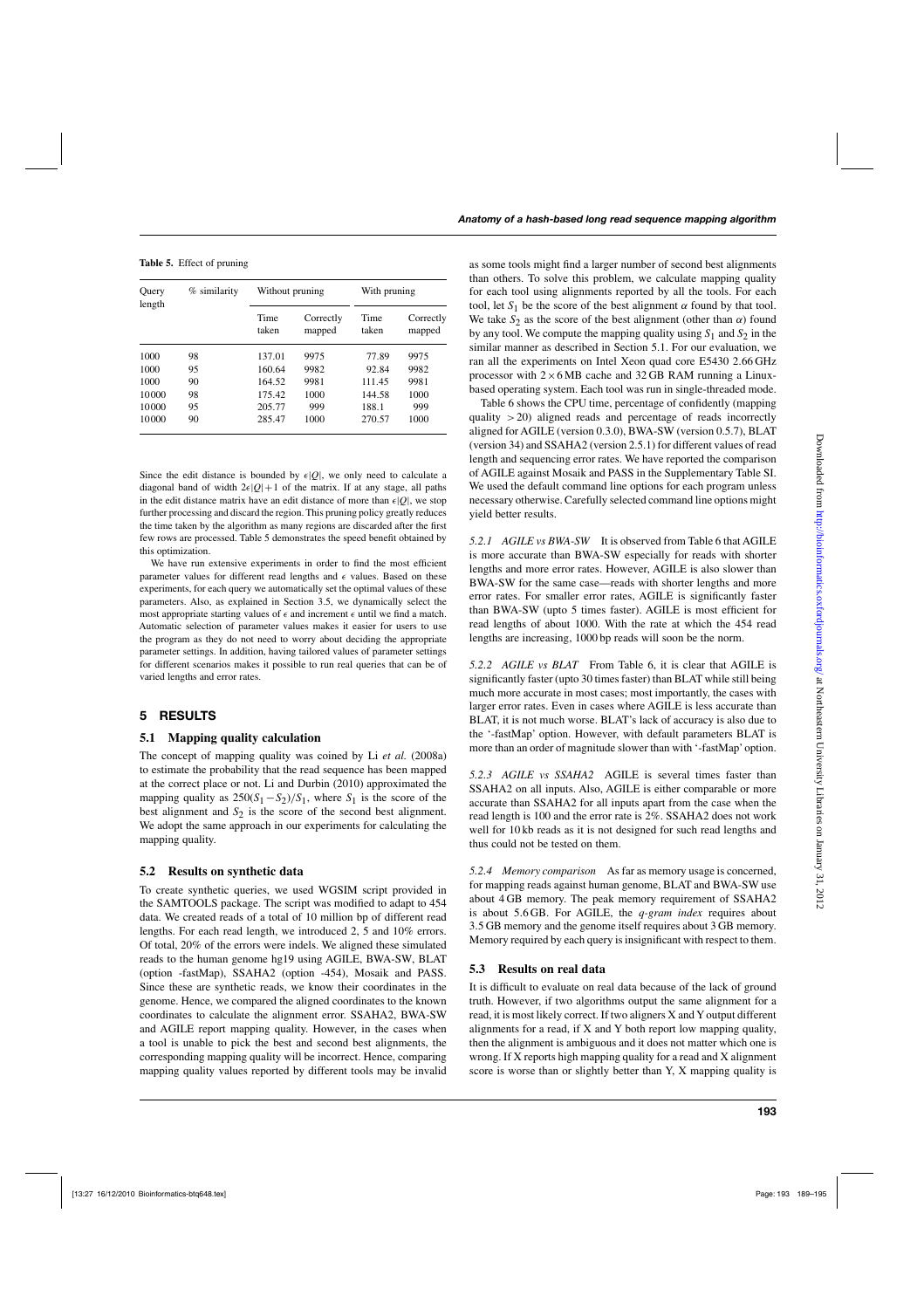#### **Table 6.** Results on synthetic reads

| Read length (bp) | Program        |        |       | <b>AGILE</b> |        | <b>BWA-SW</b> |              |         | <b>BLAT</b> |                |                          | SSAHA <sub>2</sub> |         |
|------------------|----------------|--------|-------|--------------|--------|---------------|--------------|---------|-------------|----------------|--------------------------|--------------------|---------|
|                  | Error rate     | CPU(s) | Q20%  | errAln%      | CPU(s) | Q20%          | errAln%      | CPU(s)  | $Q20\%$     | errAln%        | CPU(s)                   | O20%               | errAln% |
| 100              | $\mathfrak{2}$ | 112.75 | 93.39 | 5.05         | 161    | 93.66         | 4.74         | 430.54  | 89.41       | 16.37          | 2014.92                  | 93.94              | 2.05    |
|                  | 5              | 191.94 | 91.62 | 2.94         | 135    | 90.63         | 12.8         | 327.2   | 78.75       | 51.71          | 2857.75                  | 93.9               | 4.42    |
|                  | 10             | 350.93 | 79.54 | 8.98         | 104    | 77.2          | 38.03        | 261.96  | 62.56       | 86.47          | 3567.85                  | 92.22              | 8.45    |
| 200              | $\mathfrak{2}$ | 77.27  | 95.54 | 0.72         | 223    | 95.68         | 4.43         | 565.83  | 95.52       | 2.57           | 1064.29                  | 95.43              | 3.57    |
|                  | 5              | 142.06 | 95.36 | 1.01         | 189    | 95.41         | 8.39         | 392.38  | 92.99       | 19.64          | 1049.98                  | 95.51              | 7.02    |
|                  | 10             | 395.06 | 92.83 | 2.42         | 145    | 91.39         | 17.7         | 278.78  | 78.95       | 68.39          | 1613.21                  | 95.54              | 10.14   |
| 500              | $\overline{2}$ | 56.97  | 97.2  | 0.22         | 277    | 97.2          | 0.53         | 900.65  | 97.19       | 0.01           | 1256.23                  | 96.78              | 0.47    |
|                  | 5              | 111.39 | 97.33 | 0.37         | 205    | 97.34         | 0.69         | 583.64  | 97.19       | 0.83           | 1078.03                  | 96.67              | 0.74    |
|                  | 10             | 277.72 | 96.73 | 0.61         | 160    | 96.59         | 1.4          | 326.71  | 93.87       | 32.76          | 844.04                   | 96.06              | 0.95    |
| 1000             | 2              | 69.34  | 97.38 | 0.26         | 243    | 97.38         | 0.4          | 1107.92 | 97.37       | 0.01           | 1585.27                  | 97.04              | 0.34    |
|                  | 5              | 78.38  | 98.02 | 0.23         | 201    | 98.02         | 0.35         | 808.55  | 97.96       | 0.07           | 1359.22                  | 97.02              | 1.02    |
|                  | 10             | 86.52  | 97.56 | 0.19         | 135    | 97.52         | 0.5          | 392.9   | 96.09       | 9.93           | 1077.6                   | 95.77              | 1.89    |
| 10000            | 2              | 122.57 | 98.2  | 0.1          | 160    | 98.2          | 0.1          | 3016.57 | 98.2        | $\overline{0}$ |                          |                    |         |
|                  | 5              | 139.58 | 99    | 0.1          | 136    | 99            | 0.1          | 1654.69 | 99          | $\theta$       | $\overline{\phantom{0}}$ |                    |         |
|                  | 10             | 197.78 | 98.2  | 0.1          | 125    | 98.2          | $\mathbf{0}$ | 757.92  | 98.2        | $\theta$       |                          |                    |         |

We created reads of a total of 10 million bp of different read lengths. Q20%, percentage of reads with mapping quality >20; errAln%, percentage of reads incorrectly aligned.

| Condition                                | Count | Average read | <b>BWA-SW</b>                     |                       | <b>AGILE</b>               |                               |  |
|------------------------------------------|-------|--------------|-----------------------------------|-----------------------|----------------------------|-------------------------------|--|
|                                          |       |              | Average mapping length<br>quality | Average<br>difference | Average mapping<br>quality | Average<br>difference $(\% )$ |  |
| $BWA-SW > 20$ ; AGILE unmapped           | 46    | 285.89       | 122.61                            | 11.21                 |                            |                               |  |
| BWA-SW $\geq$ 20 plausible; AGILE $<$ 20 | 49    | 250.31       | 60.53                             | 5.65                  | 3.16                       | 12.1                          |  |
| $BWA-SW \geq 20$ questionable            | 6     | 268.33       | 25.5                              | 5.45                  | 125                        | 6.32                          |  |
| $AGILE > 20$ ; BWA-SW unmapped           | 203   | 140.34       | $\qquad \qquad$                   |                       | 250                        | 9.46                          |  |
| $AGILE \ge 20$ plausible; BWA-SW < 20    | 247   | 175.3        | 1.93                              | 11.8                  | 249.07                     | 8.23                          |  |
| $AGILE \geq 20$ questionable             | 413   | 273.69       | 0.61                              | 3.95                  | 250                        | 3.45                          |  |

We mapped 100000 reads uniformly selected from SRR005010 (pre-filtered to remove any reads smaller than 100 bp) against the human genome hg19 with BWA-SW and AGILE, respectively. We call a read inconsistently mapped if the left most position of the alignments found by BWA-SW and AGILE differ by more than the length of the read. For each alignment, we calculated the score [number of matches—three times the number of differences (edit distance)]. We call a AGILE alignment plausible if 250 (AGILE score − BWA-SW score)/(AGILE score)≥20 (i.e. using BWA alignment as the next best alignment, AGILE mapping quality >20). Essentially, this means that the AGILE alignment is sufficiently better. Otherwise, we call an AGILE alignment questionable. We use similar definitions of plausible and questionable for BWA-SW alignments. In adddition, 'AGILE≥ 20' is defined as AGILE alignments with mapping quality  $\geq$  20.

wrong and X is not aware of an equally probable alignment. This analysis is similar to the one reported in Li and Durbin (2010).

We ran BWA-SW and AGILE on real queries obtained from the NCBI short read archive SRR005010. We filtered the read set to remove queries smaller than 100 bp long and uniformly selected 100k read with an average length of 338 bp. AGILE took 283 CPU seconds and BWA-SW took 939 CPU seconds. Both tools found 96293 common alignments. Of total, 357 reads were not mapped by any of the tools. Table 7 shows breakup of reads that are aligned by only one aligner or mapped to different places, and are assigned mapping quality ≥20 for either BWA-SW orAGILE. Overall, BWA-SW misses  $203 + 247 = 450$  alignments that AGILE maps well. AGILE misses  $95 (46+49)$  alignments that are aligned well by BWA-SW. Note that, even though the average read length of the entire read set is 338, the inconsistencies come mostly in the case

of smaller read lengths (average length 286 or smaller). This is in accordance with the results on synthetic reads as both aligners tend to make more mistakes in aligning reads of shorter lengths. BWA-SW tends to miss more alignments in even shorter (140–170) read length range, while AGILE misses more alignments for a bit longer (250–286) reads.

# **6 ANALYSIS**

AGILE is similar to BLAT, SSAHA2, FANGS, Mosaik, PASS and BWA-SW in sharing the seed and extend strategy to get candidate regions. However, the major difference lies in the way heuristics are employed to reduce the number of regions to be processed. BLAT and SSAHA2 consider short (10–15 bp) exact matches as seeds. BLAT also provides functionality to use short inexact match